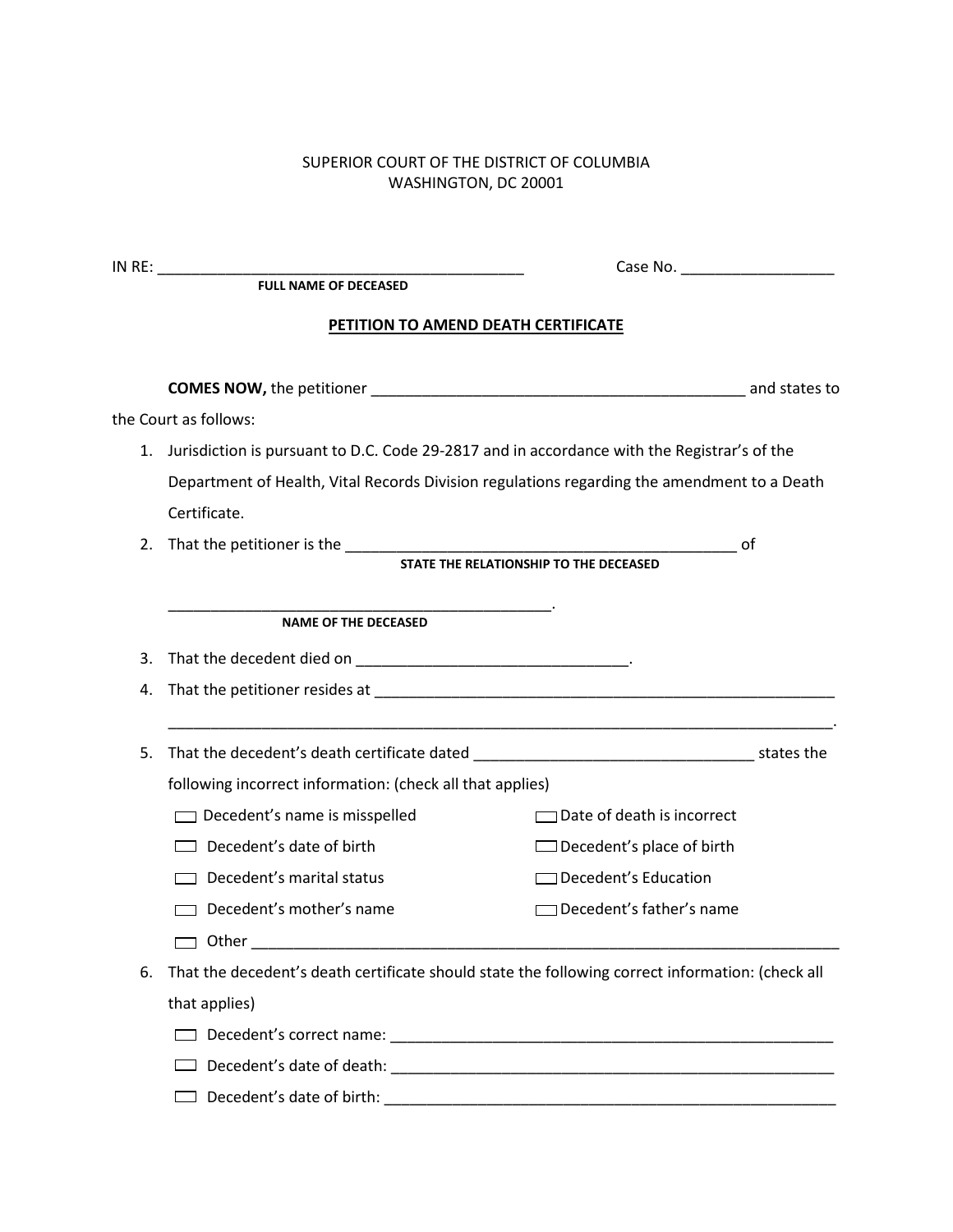| 7. | That the petitioner has presented the following supporting documentation: (check all that |                                       |  |
|----|-------------------------------------------------------------------------------------------|---------------------------------------|--|
|    | applies)                                                                                  |                                       |  |
|    | Decedent's death certificate                                                              | Decedent's birth certificate          |  |
|    | Decedent's mother's birth certificate                                                     | Decedent's father's birth certificate |  |
|    | Certificate of Record Search for Divorce                                                  | Decedent's Diploma/Degree             |  |
|    | Decedent's DD-214 (military discharge)                                                    | Decedent's Marriage Certificate       |  |
|    | Decedent's Social Security Summary Statement [131] Identification                         |                                       |  |
|    | Other                                                                                     |                                       |  |
|    |                                                                                           |                                       |  |

 purpose and (2) the granting of the petition will not infringe upon the rights of others relating to any The petitioner hereby certifies that (1) this Petition has not been filed for any fraudulent or undisclosed partnership, corporation, patent, trademark, copyright, goodwill, privacy or otherwise.

I, the Petitioner, declare under penalty of perjury under the law of the District of Columbia that the foregoing is true and correct.

Executed on this \_\_\_\_\_ day of \_\_\_\_\_\_\_\_\_\_\_\_\_\_\_\_\_\_\_\_ 20 \_\_\_.

\_\_\_\_\_\_\_\_\_\_\_\_\_\_\_\_\_\_\_\_\_\_\_\_\_\_\_\_\_\_\_\_ **SIGNATURE OF THE PETITIONER** 

**OR** 

Sworn to and subscribed before me on this \_\_\_\_\_ day of \_\_\_\_\_\_\_\_\_\_\_\_\_\_\_\_\_\_\_\_\_\_\_\_\_ 20  $\frac{1}{2}$ 

**SIGNATURE OF THE PETITIONER** 

\_\_\_\_\_\_\_\_\_\_\_\_\_\_\_\_\_\_\_\_\_\_\_\_\_\_\_\_\_\_\_\_

\_\_\_\_\_\_\_\_\_\_\_\_\_\_\_\_\_\_\_\_\_\_\_\_\_\_\_\_\_\_\_\_\_\_\_\_ **SIGNATURE OF NOTARY PUBLIC** 

\_\_\_\_\_\_\_\_\_\_\_\_\_\_\_\_\_\_\_\_\_\_\_\_\_\_\_\_\_\_\_\_\_\_\_\_ **COMMISSION EXPIRES** 

**DEPUTY CLERK SIGNATURE** 

\_\_\_\_\_\_\_\_\_\_\_\_\_\_\_\_\_\_\_\_\_\_\_\_\_\_\_\_\_\_\_\_\_\_\_\_

REVISED OCTOBER 23, 2014